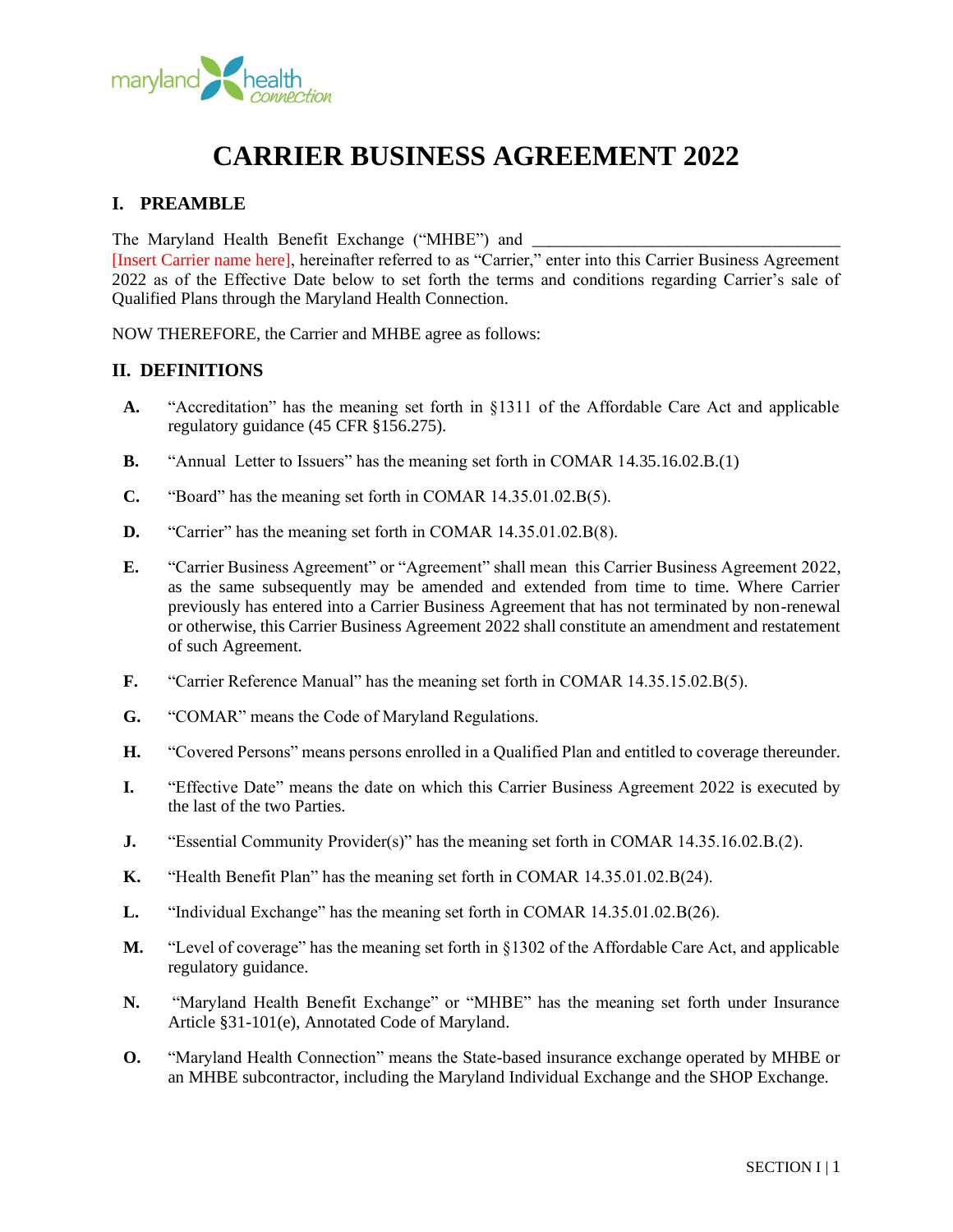

- **P.** "Party" means MHBE or Carrier, which, together, are the "Parties".
- **Q.** "Provider Directory" has a meaning synonymous with that of "Network directory" set forth under Insurance Article § 15-112(a)(13), Annotated Code of Maryland.
- **R.** "Qualified Dental Plan" has the meaning set forth in COMAR 14.35.01.02.B(45).
- **S.** "Qualified Employee" has the meaning set forth in COMAR 14.35.01.02.B(46).
- **T.** "Qualified Employer" has the meaning set forth under Insurance Article §31-101, Annotated Code of Maryland.
- **U.** "Qualified Health Plan" or "QHP" has the meaning set forth in COMAR 14.35.01.02.
- **V.** "Qualified Individual" has the meaning set forth in COMAR 14.35.01.02.
- **W.** "Qualified Plan" or "QP" has the meaning set forth in COMAR 14.35.01.02.B(47).
	- 1. Qualified Plans include Qualified Dental Plans, Qualified Health Plans, and Qualified Vision Plans.
	- 2. Notwithstanding anything to the contrary herein, Qualified Plans shall be considered QHPs for purposes of the applicability of federal laws and regulations, including but not limited to 45 CFR Part 156 (*See*, in particular, 45 CFR §156.200(a)).
- **X.** "Qualified Vision Plan" has the meaning set forth under Insurance Article §31-101, Annotated Code of Maryland.
- **Y.** "Quality Data" means the data collected by the Maryland Health Care Commission under COMAR 10.25.08.
- **Z.** "SHOP Exchange" has the meaning set forth in COMAR 14.35.01.02.B(50).
- **AA.** "State Reinsurance Program" means an MHBE-administered reinsurance program as set forth in COMAR 14.35.17.01 through 14.35.17.09.

## **III.REPRESENTATIONS AND WARRANTIES**

Carrier represents and warrants the following and shall provide prompt written notice to the MHBE upon becoming aware of any changes in the representations and warranties as stated below.

- **A. Corporate Status and License.** Carrier is a corporation licensed and in good standing to offer health insurance coverage in the State of Maryland, and, to the best of its knowledge, is not the subject of any pending actions, investigations or sanctions that it reasonably expects would place Carrier's licensure in jeopardy.
- **B. Obligation to Offer Plans through Maryland Health Connection.** By entering into this Agreement, Carrier conveys its intent to submit plans for approval and certification as QPs, and to offer such QPs for sale through Maryland Health Connection. Carrier acknowledges and agrees that, in accordance with §§ 15-1204.1 and 15-1303 of the Insurance Article, Annotated Code of Maryland, it is required to offer QPs through Maryland Health Connection if it meets certain reported total aggregate annual earned premium thresholds for individual and small group markets, respectively, through its insurance holding company system.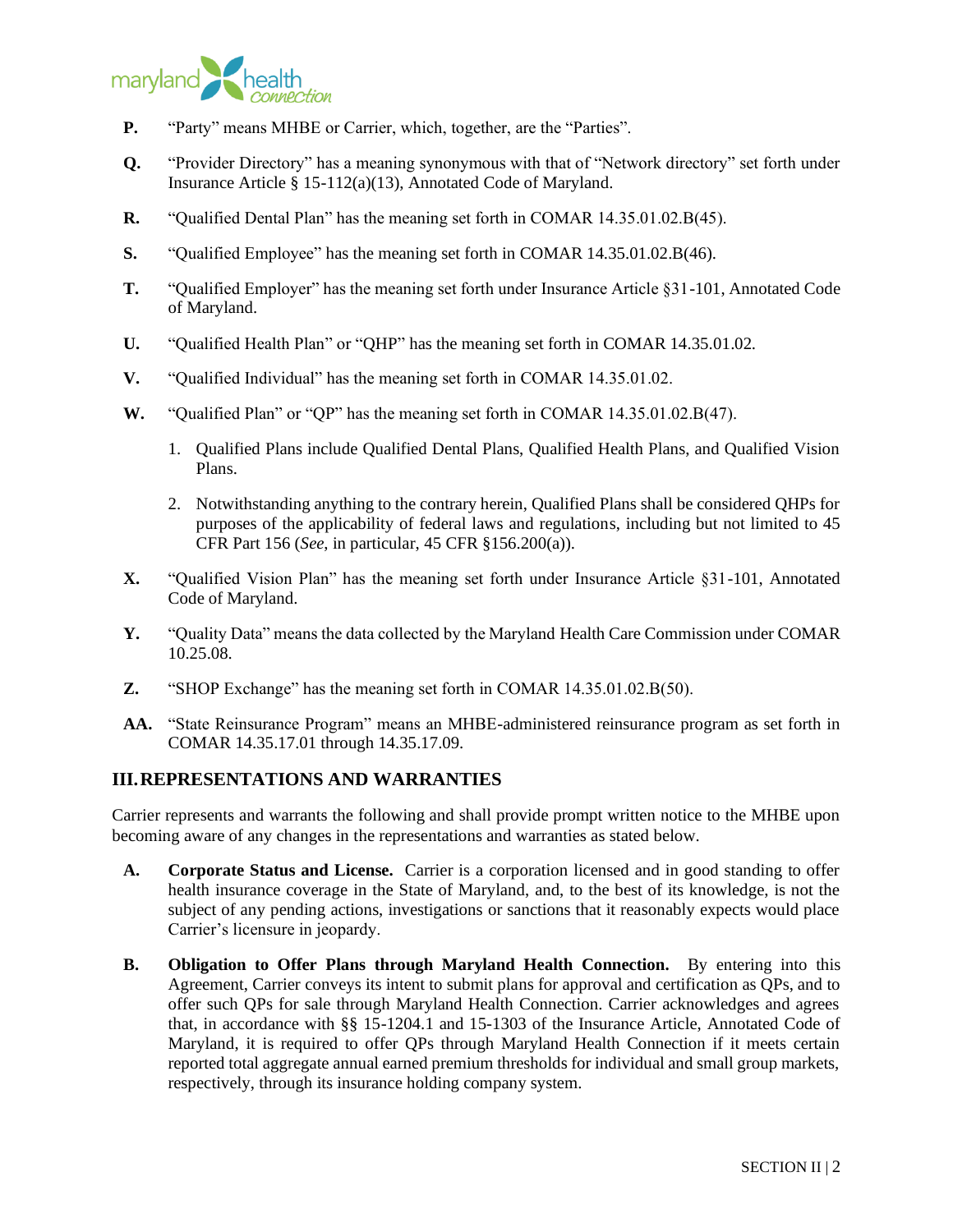- **C. Compliance with Laws.** Carrier warrants it is and agrees to remain in compliance with all applicable State and federal laws and regulations, relating to its performance under this Agreement and its obligations hereunder, including but not limited to the following laws and the applicable regulations promulgated thereunder: the Maryland Health Benefit Exchange Acts of 2011 and 2012; the Maryland Health Progress Act of 2013; the Patient Protection and Affordable Care Act Pub. L. No. 111-148 (as amended, including without limitation, by the Health Care and Education Reconciliation Act of 2010, Pub. L. No. 111-152, the "Affordable Care Act" or the "ACA"); the Health Insurance Portability and Accountability Act of 1996 ("HIPAA"); the Mental Health Parity and Addiction Equity Act ("MHPAEA"), Pub. L. No. 110-343 (2008); the Code of Federal Regulations, 45 CFR, Part 155; and the Code of Maryland Regulations ("COMAR") Title 14, Subtitle 35. For the avoidance of doubt, Carrier agrees that any reference to State or federal law or regulation shall mean the law or regulation as the same may be amended from time to time.
- **D. Compliance with MHBE Policies and Procedures.** Carrier acknowledges and agrees that the MHBE has developed policies and procedures, set forth, without limitation, in the Carrier Reference Manual, the Annual Letter to Issuers, and on MHBE's website, and that such policies and procedures may be revised from time to time. Carrier shall comply with all MHBE policies and procedures as revised from time to time unless and until superseded by regulations.
	- 1. The process for adopting changes to the Carrier Reference Manual and Annual Letter to Issuers will include notice and comment periods.
- **E. Qualified Plans through Maryland Health Connection.** Carrier warrants that QPs that will be made available through Maryland Health Connection pursuant to this Agreement will have been approved for sale by the Maryland Insurance Administration (MIA), including rates and forms approval consistent with State and federal laws and regulations.

## **F. Indemnification.**

- 1. Carrier shall hold harmless, indemnify and defend the MHBE from all negligent and detrimental acts of the Carrier, its agents and employees.
- 2. The MHBE has no obligation to provide legal counsel or defense to the Carrier or its subcontractors in the event that a suit, claim or action of any character is brought by any person not party to this Agreement against the Carrier or its subcontractors as a result of or relating to the Carrier's obligations under this Agreement.
- 3. The MHBE has no obligation for the payment of any judgments or the settlement of any claims against the Carrier or its subcontractors as a result of or relating to the Carrier's obligations under this Agreement.
- 4. The Carrier shall promptly notify the MHBE of any claim, suit or action made or filed against the Carrier or its subcontractors regarding any matter resulting from, or relating to, the Carrier's obligations under the Agreement, and in which any such claim, suit or action is also made against the MHBE. In the event that a claim, suit or action is made or filed against the MHBE as a result of or relating to the Carrier's performance under this Agreement, the Carrier agrees to assume the defense of any and all such suits and pay the incidental costs and expenses, subject to the right of the MHBE to provide additional legal counsel at the MHBE's own expense. This section shall survive expiration of this Agreement.
- **G. Litigation.** Carrier represents and warrants that there is no outstanding litigation, arbitrated matter or other dispute to which Carrier is a party which, if decided unfavorably to the Carrier, would reasonably be expected to have a material adverse effect on Carrier's ability to fulfill its obligations under this Agreement.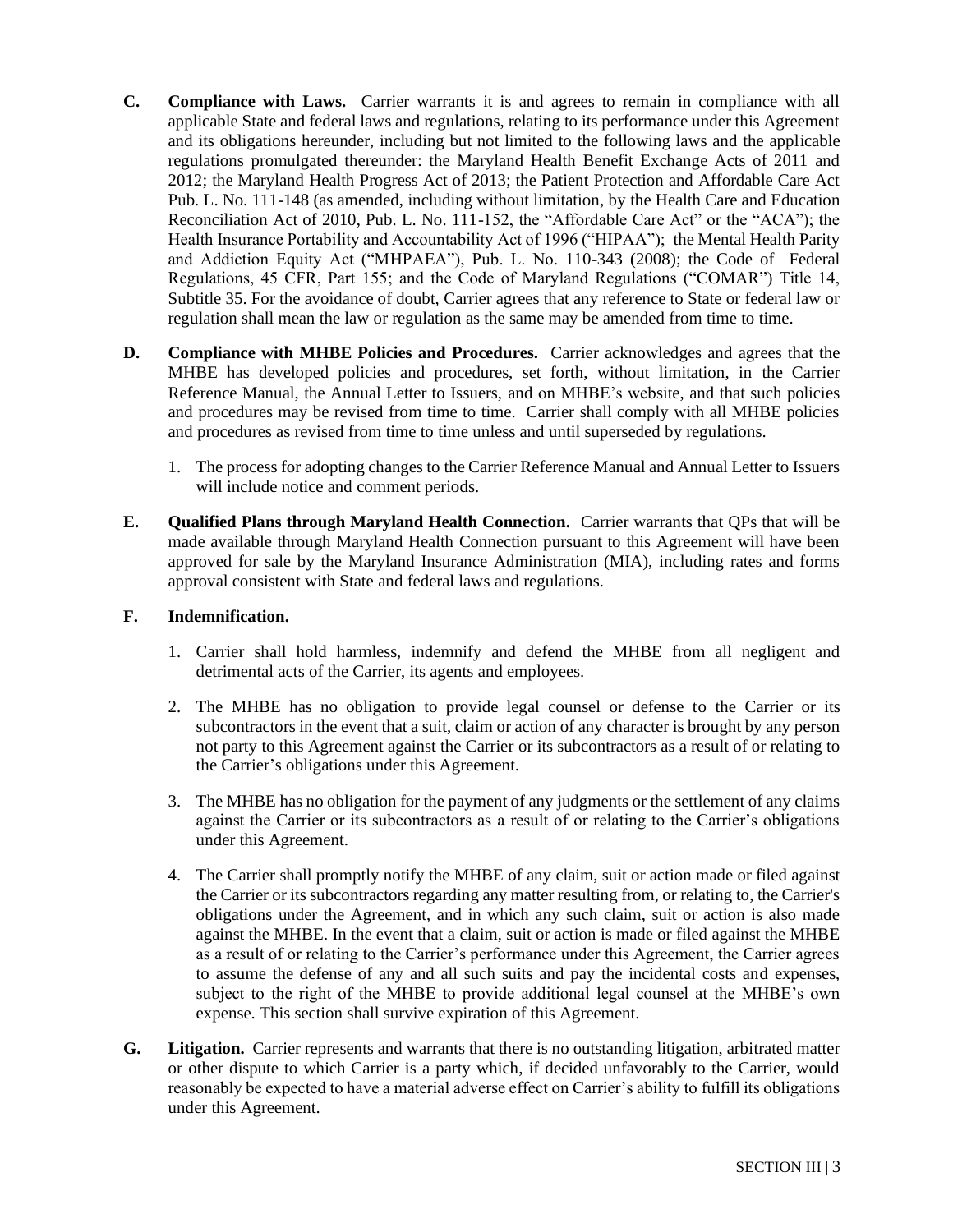# **IV. CARRIER OBLIGATIONS**

In addition to its other specific obligations provided elsewhere in this Agreement, including but not limited to the Carrier Reference Manual, Carrier agrees to the following terms and conditions:

- **A. Certification.** Carrier agrees to meet State and federal Exchange certification requirements applicable to a QP issuer, including but not limited to those set forth in 45 CFR Part 156, Insurance Article §31-115, Annotated Code of Maryland, the Carrier Reference Manual, the Annual Letter to Issuers, COMAR 14.35.15 and any other applicable State regulations. Such requirements include, but are not limited to, provisions governing metal level participation, rate and form filing, cost sharing, premium rates, cancellation fees, network adequacy, and Accreditation.
- **B. Accreditation.** Carrier agrees to comply with the Carrier Reference Manual, COMAR 14.35.15.03.B(2), the Annual Letter to Issuers and applicable State and federal laws and regulations as to Accreditation.
- **C. Network Adequacy.** Carrier shall comply with network adequacy standards and reporting policies set forth in State and federal laws and regulations, including, but not limited to, 45 CFR §156.230, COMAR 14.35.15.09, and the Carrier Reference Manual.

#### **D. Benefits.**

- 1. QPs offered through the MHBE must meet applicable State and federal laws, regulations and guidance regarding Essential Health Benefits and any other benefit or plan certification requirements of the MIA, the State or federal government and the MHBE Board. These include, but are not limited to, those in 45 CFR Part 156 and COMAR 14.35.16. Carrier acknowledges that such Essential Health Benefits may be modified from time to time in accordance with State and federal laws, regulations and guidance.
- **E. Essential Community Providers (ECPs).** Carrier shall comply with the essential community provider requirements set forth in State and federal laws and Plan Certification Standards approved by the MHBE Board, and regulations, including, but not limited to, 45 CFR §156.235 and COMAR 14.35.16.07, as well as the Carrier Reference Manual, and the Annual Letter to Issuers.

#### **F. Data Requirements.**

- 1. Transparency Data. Carriers must report information on key policies, practices, and data, including cost sharing data, set forth in State and federal laws and regulations, including COMAR 14.35.15.05K, 14.35.15.09A, 14.35.17.03C, and 14.35.17.05; CMS guidance applicable to carriers in state exchanges; the Carrier Reference Manual; and the Annual Letter to Issuers.
- 2. Quality Data. Carrier shall provide quality data as required of QP Issuers by State and federal laws and regulations, including COMAR 14.35.15.05K, 14.35.15.09A, 14.35.17.03C, and 14.35.17.05, the Carrier Reference Manual, and the Annual Letter to Issuers.
- 3. Operational Data. Carrier shall report information related to enrollment status, premium billing and collection data, grace periods, terminations, and other information as required by COMAR 14.35.15.05K, 14.35.15.09A, 14.35.17.03C, and 14.35.17.05, the Carrier Reference Manual, the Annual Letter to Issuers, and in the form and manner indicated in the Carrier Reference Manual and by MHBE in separate guidance.
- **G. Prior approval of premium rates and contracts.** Carriers must obtain prior approval of premium rates and contracts from the MIA consistent with State and federal laws and regulations.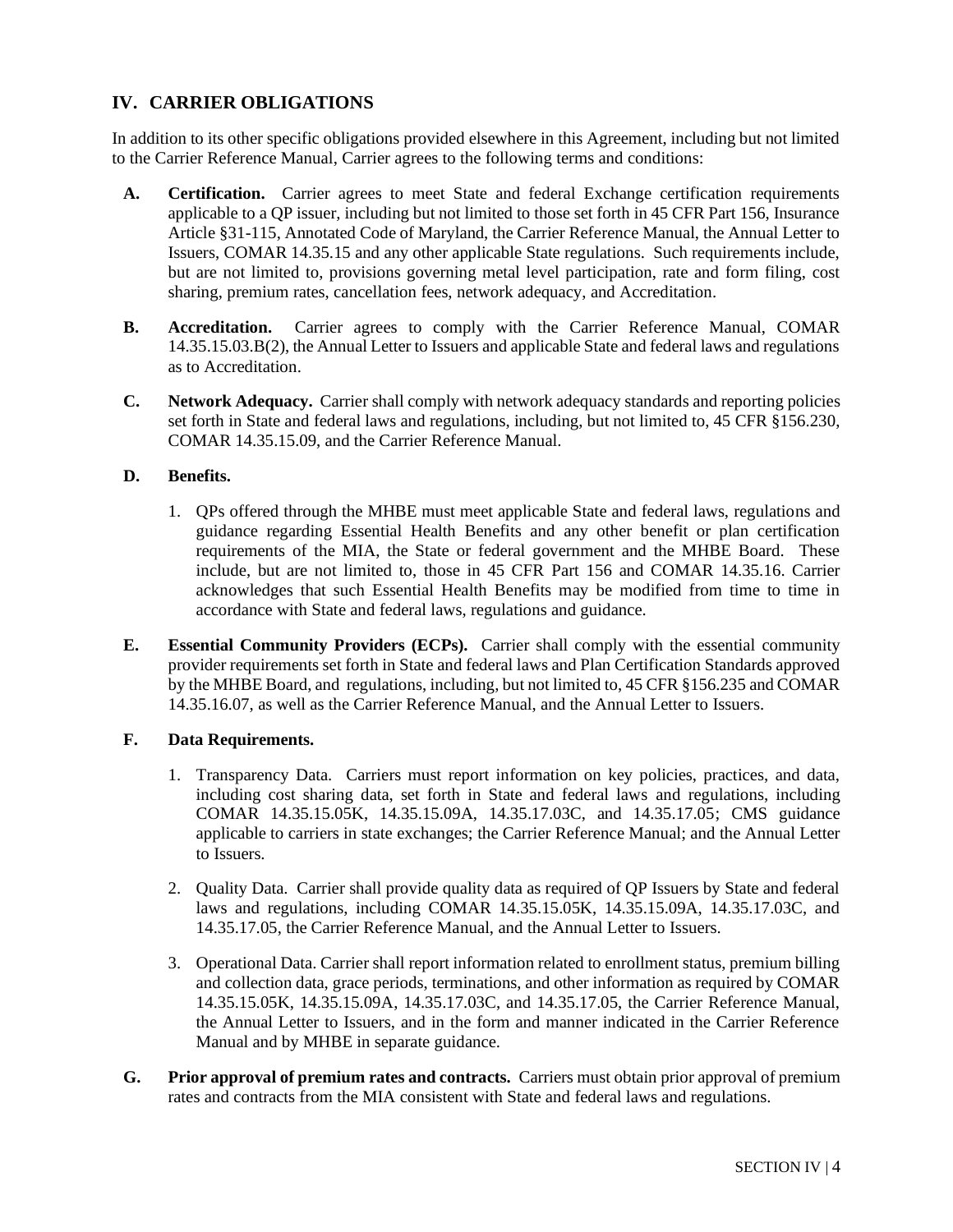- 1. Carrier agrees to submit to the MIA initial rates, rate changes, and contract/certificate forms intended for use on Maryland Health Connection.
	- a. Carriers must provide the MIA with a justification as described in State and federal laws and regulations for any rate changes pursuant to the Carrier Reference Manual.
	- b. Changes to rates and contracts must be approved by the MIA prior to use on Maryland Health Connection.
	- c. All changes to rates and contracts that affect QHP data templates or are related to MHBE plan certification standards established in regulations, including, but not limited to, 45 CFR §156.235 and COMAR 14.35.16.07, as well as the Carrier Reference Manual and the Annual Letter to Issuers, must be communicated to MHBE prior to use on Maryland Health Connection.
- 2. For a plan to be eligible for sale on the Exchange, Carrier must submit the plan rates and contracts to the MIA for prior approval according to the deadlines in the Carrier Reference Manual and Annual Letter to Issuers, and consistent with State and federal laws and regulations.
- **H. System for Electronic Rates and Form Filing Portal ("SERFF").** Carrier shall submit approved plans and data to the MHBE for final certification through a carrier administration portal in accordance with the process described in the Carrier Reference Manual and Annual Letter to Issuers. Carrier shall promptly verify the accuracy of the data as displayed for public use prior to public release. Carrier shall notify MHBE promptly of any errors, and MHBE shall correct such errors pursuant to MHBE's Change Request policy.

#### **I. Maryland Health Connection Plan Submissions.**

- 1. Levels of coverage. Carrier agrees to comply with MHBE policies governing carrier QP offering limits for each level of coverage consistent with applicable State and federal laws and regulations, including COMAR 14.35.15.08C, 14.35.15.08D, 14.35.08E, and as reflected in the Carrier Reference Manual, and the Annual Letter to Issuers.
- 2. QP termination or amendment**.** In addition to State and federal laws and regulations applicable to terminating or amending QPs, and minimum participation standards through Maryland Health Connection, Carrier shall comply with guidance in the Carrier Reference Manual and Annual Letter to Issuers regarding the termination or amendment of a QP that is being offered for sale through Maryland Health Connection.
- 3. Value Plans. Carrier agrees to comply with MHBE policies specifying plan designs for Value Plans as approved by the Board and set forth in the Annual Letter to Issuers.
- **J. Premiums.** In establishing a premium rate for a QP, Carrier shall use a rating methodology that complies with State and federal laws and regulations and applies only the permissible rating factors set forth in §2701(a) of the Affordable Care Act, Maryland Health Benefit Exchange Act, and any payments from the State Reinsurance Program under COMAR 14.35.17.04.
	- 1. Rates must be approved by the MIA in accordance with State law and the Carrier Reference Manual prior to being offered through Maryland Health Connection.
	- 2. Carrier shall provide its MIA-approved rates to the MHBE in accordance with the format and procedures for submitting rates set forth in the Carrier Reference Manual, and the Annual Letter to Issuers.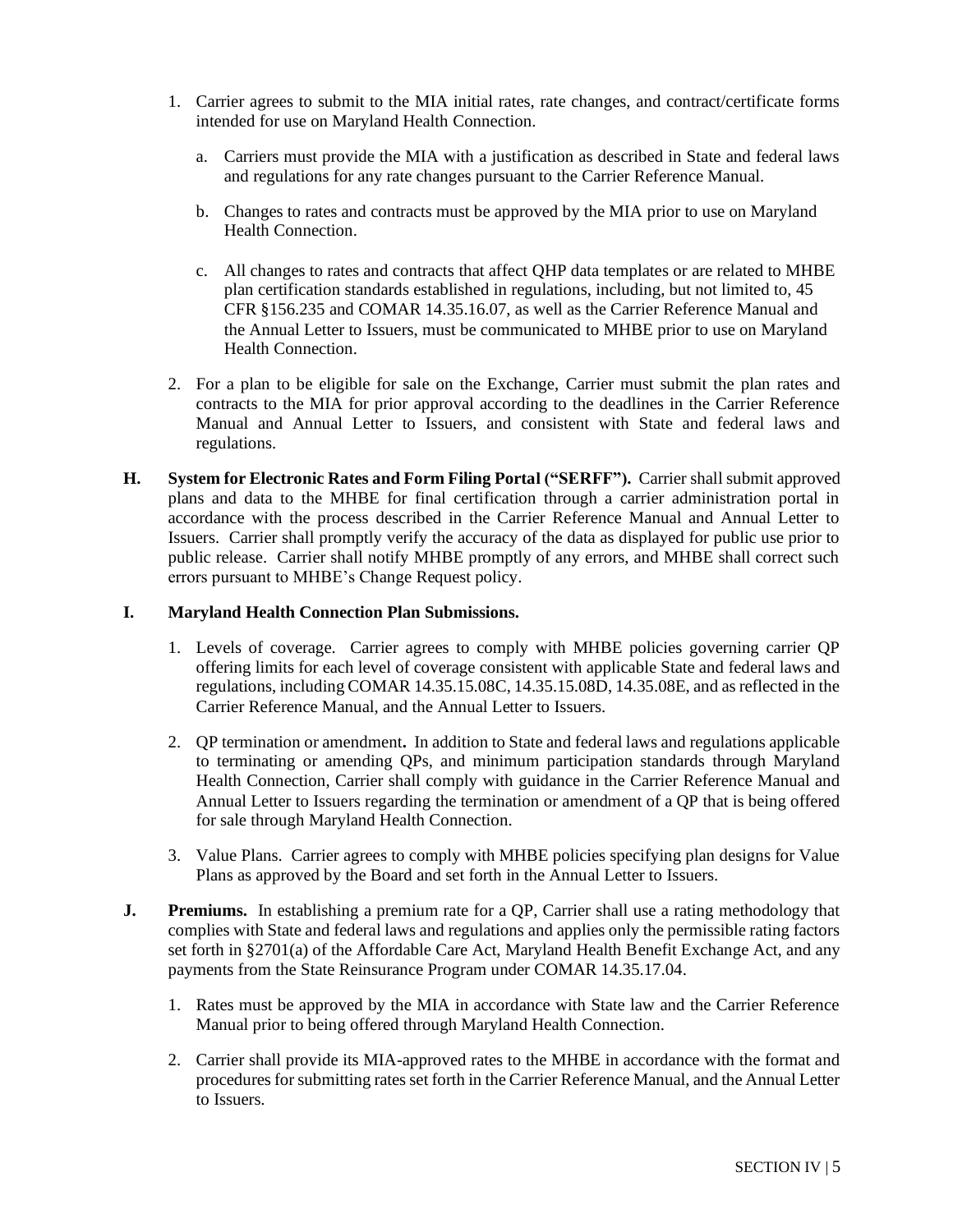- 3. Consistent with COMAR 14.35.15.08E(3) and State and federal laws and regulations, Carrier shall charge the same premium rate for each Qualified Plan regardless of whether that Qualified Health Plan is offered through Maryland Health Connection, through a producer outside the Exchange, through an MHBE subcontractor, or directly from Carrier.
- 4. Carrier acknowledges and agrees that the Carrier Reference Manual may set forth rating policies that differ for the individual and SHOP exchanges. Rating policies will be consistent with State and federal laws and regulations.
- **K. Premium Increases.** In accordance with the requirements of 45 CFR §156.210 and §31-115 of the Maryland Health Benefit Exchange Act, and in addition to any other applicable rate filing requirements under State and federal law or regulation, Carrier shall provide the MHBE with prior notice of any QP premium increase, and post notice of such increase on Carrier's website in accordance with State and federal laws and regulations.
- **L. Plan and Network Data.** Carriers must provide plan and network data to the MHBE in a manner described in the Carrier Reference Manual, and/or Annual Letter to Issuers.
- **M. Nondiscrimination.** Carrier shall not discriminate against enrollees and shall comply with State and federal requirements, including but not limited to those set forth in 45 CFR §155.120 regulating discrimination in benefit design.
- **N.** Carrier must comply with COMAR 14.35.15.05 and shall not exclude any person from coverage under its QPs on the basis of race, color, religion, national origin, disability, sex, gender identity, sexual orientation, marital status, health status, personal appearance, political affiliation, source of income, or age.
- **O.** Carrier shall not treat persons enrolled in its QPs differently than persons enrolled in the same health benefit plans offered in the Maryland marketplace outside Maryland Health Connection, except as permitted by applicable laws and regulations or this Agreement.
- **P.** Service Area. Carrier shall comply with service area policies set forth in State and federal laws and regulations, including, but not limited to, 45 CFR §155.1055, COMAR 14.35.16.05, the Carrier Reference Manual, and Annual Letter to Issuers.
- **Q. Provider Directory.** Carrier shall make a Provider Directory available to Covered Persons and prospective Covered Persons on its website and in print format if requested by the member, as required by applicable State and federal laws and regulations, including COMAR 14.35.16.06, and the Carrier Reference Manual and Annual Letter to Issuers. The Provider Directory must be current, accurate and complete. Such Provider Directory shall consist, at minimum, of a current, accurate and complete list of providers participating, including participating Essential Community Providers, in its QPs, including providers who are accepting new patients, at least as often as required by Insurance Article,  $\S 15-112(p)(2)(ii)$ , Annotated Code of Maryland. Current data must be submitted every 15 days in the form and manner specified in the Carrier Reference Manual, COMAR 14.35.16.06D, and Annual Letter to Issuers.
	- 1. Provider information included in the Provider Directory must be submitted to the MHBE or its designee for analysis and verification pursuant to the Carrier Reference Manual.
	- 2. In accordance with §15-112(o), Carrier shall take action to investigate any reported omissions, errors, and inaccuracies in Provider Directory data reported by MHBE to the carrier and take corrective action, if necessary, to update the Provider Directory within 45 working days after receiving the notification.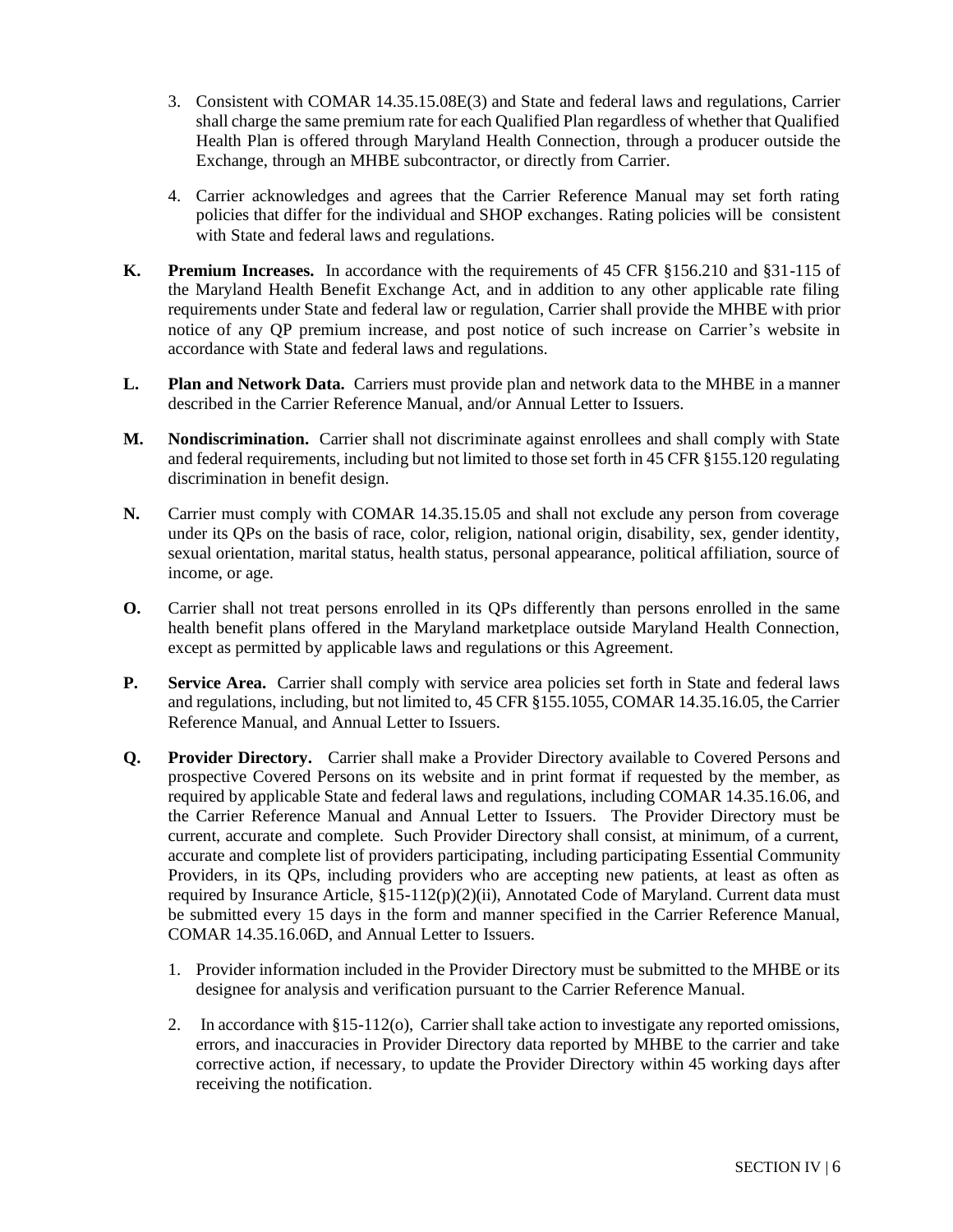- **R. Recertification.** Carrier agrees to comply with a corrective action plan based on issues identified during the recertification process as described in the Carrier Reference Manual.
	- 1. Nothing in this section limits Carrier's right to seek appropriate remedies under State and federal laws and regulations.
- **S. Marketing.** QPs offered through Maryland Health Connection shall comply with all State and federal marketing requirements, including, but not limited to those set forth in 45 CFR §156.225, Insurance Article §§27.202 – 27.205, Annotated Code of Maryland, and COMAR 31.12.01.09, 31.10.32.04, 14.35.15.05C and 14.35.15.05.D and those statewide marketing standards jointly developed by MIA and the MHBE for communications related to market reforms that are published as regulations, bulletins, or in the Carrier Reference Manual. Carrier shall not discourage enrollment of individuals with significant health needs. Carrier acknowledges and agrees that MIA and the MHBE statewide marketing standards require use of standardized text and protocols for communicating with transitioning enrollees; Carrier shall comply with all such communication requirements and protocols.
- **T. Cooperation with State or Federal Agencies.** Carrier shall fully cooperate with any State or federal agencies necessary to fulfilling its obligations under this Agreement to the same extent to which Carrier would cooperate with the MHBE if the MHBE were performing its responsibilities directly.
- **U. Cooperation with Other Entities.** Carrier shall fully cooperate with any MHBE subcontractors, including any contracted administrators, in fulfilling its obligations under this Agreement to the same extent to which Carrier would cooperate with the MHBE if the MHBE were performing its responsibilities directly.
- **V. Appeals and Grievance.** Carrier shall have an appeals and grievance procedure for Covered Persons that complies with State and federal laws and regulations, including interim final rules for internal claims and appeals and external review process set forth in 45 CFR Part 147.136, as amended through regulation or technical guidance.
- **W. Inspection and Retention of Records.** Carrier shall permit the MHBE or its designee, during regular business hours and upon reasonable notice, to examine and copy such Carrier records as may be necessary to carry out the purposes of this Agreement, as determined by the MHBE and permitted by State and federal laws and regulations. Records shall also be available for governmental regulatory agencies having authority to review such records. All records maintained by Carrier in connection with this Agreement shall be retained for a period of no less than 10 years as outlined in COMAR 14.35.15.03.B(5).
- **X. Eligibility Determinations.** Carrier acknowledges and agrees that the MHBE, directly or through permissible contracting arrangements, shall make eligibility determinations, in accordance with applicable State and federal law, including but not limited to 45 CFR Parts 155, 156 and 157; §1311 of the Affordable Care Act; the Maryland Health Benefit Exchange Act; and COMAR 14.35.07.
	- 1. Eligibility Determinations shall be made with respect to:
		- a. Individuals seeking to purchase individual policies through Maryland Health Connection.
		- b. Employers seeking to offer coverage to their employees through the SHOP Exchange. Employer size for purposes of SHOP eligibility through Maryland Health Connection shall be determined in accordance with applicable State and federal laws, regulations and guidance.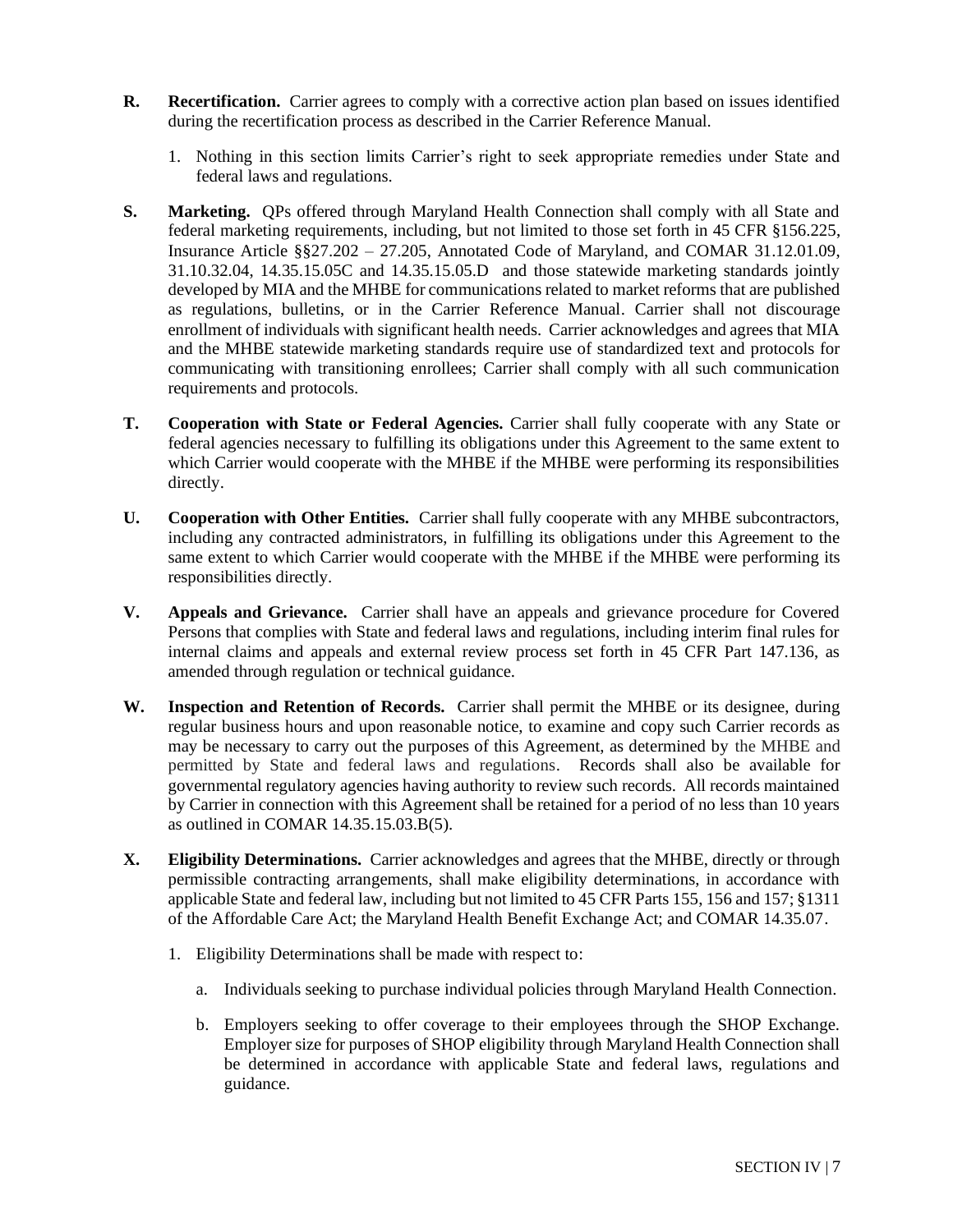#### **Y. Eligibility Redeterminations.**

- 1. Mid-benefit year. The MHBE shall redetermine eligibility of Qualified Individuals during the plan year in accordance with 45 CFR §155.330, State laws and regulations, including but not limited to COMAR 14.35.07. In the event that Carrier becomes aware of changes in a Qualified Individual's circumstance during a plan year that could lead to a change in such Qualified Individual's eligibility status, Carrier shall notify the MHBE within a reasonable time thereafter and the MHBE shall conduct an eligibility redetermination.
- 2. Annual Eligibility Redeterminations. Annual redeterminations shall be conducted in accordance with 45 CFR §155.335 and other applicable State and federal laws.
- **Z. Enrollment.** Carrier agrees to abide by MHBE enrollment periods and coverage effective dates consistent with State and federal laws and regulations. With respect to Qualified Employer coverage, Carrier agrees to enroll all Qualified Employees consistent with the applicable employer plan year.
	- 1. Carrier shall process enrollment in accordance with standards set forth in 45 CFR §156.265, applicable State laws and regulations, including but not limited to COMAR 14.35.07, as well as the Carrier Reference Manual and eligibility information supplied by the MHBE.
		- a. Carrier shall accept eligibility and enrollment information electronically using the data exchange formats, methods, and frequency, specified in the Carrier Reference Manual, and the 834 companion guide.
		- b. Carrier shall be responsible for notifying employees and individuals of their applicable coverage effective dates in accordance with 45 CFR §156.260 and 45 CFR §155.720.
		- c. Carrier shall comply with MHBE policies and procedures on re-enrollment, as set forth, without limitation, in the Carrier Reference Manual.
		- d. Carrier shall work with MHBE to resolve enrollee-level enrollment problems in accordance with the guidelines in the Carrier Reference Manual.
- **AA. Terminations.** Carrier agrees to process enrollee coverage termination in a QP and provide grace periods and notices for such termination in accordance with applicable State and federal laws and regulations, including 45 CFR §§155.430, 156.270, 156.285 and COMAR 14.35.14.
	- 1. In accordance with Insurance Article §31-108(d), Annotated Code of Maryland, Carrier shall not charge any enrollee a termination fee or penalty upon terminating coverage and enrolling in another type of minimum essential coverage, if the enrollee has become newly eligible for that coverage, or employer sponsored coverage has become affordable under the standards of §36b(c)(2)(C) of the Internal Revenue Code.

#### **BB. Premium Billing and Collection.**

- 1. Individual. Carrier agrees to accept payment of premiums by Qualified Individuals directly from a Qualified Individual for all payments in accordance with 45 CFR §155.240, State laws and regulations, including but not limited to COMAR 14.35.15.06, and the Carrier Reference Manual.
- 2. SHOP. In accordance with 45 CFR § 156.286, Carrier agrees to accept payment from a qualified employer or an enrollee, or a SHOP on behalf of a qualified employer or enrollee, in accordance with applicable SHOP requirements. The MHBE shall establish policies and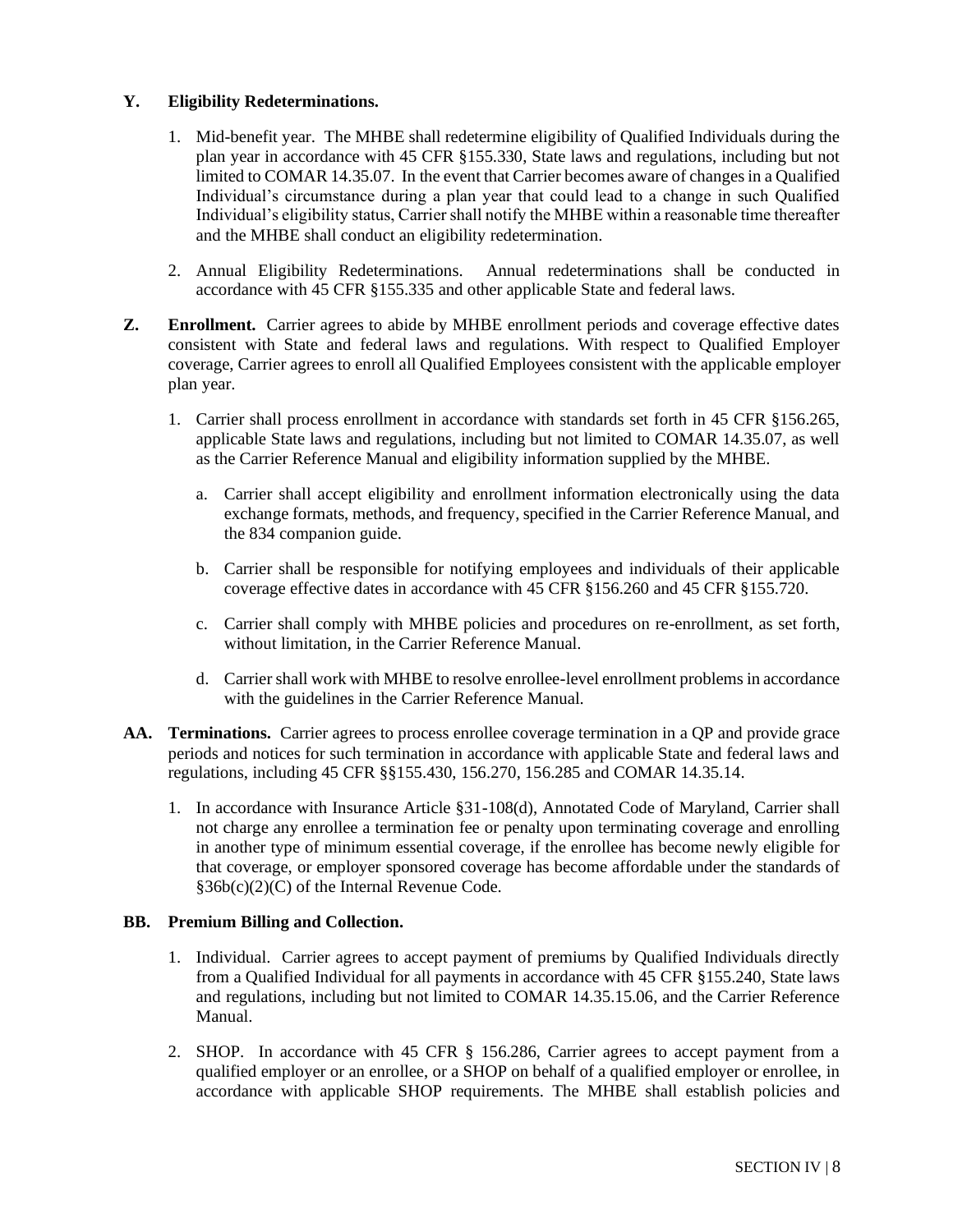procedures as to nonpayment grace periods and associated effective termination dates; the Carrier shall be responsible for terminating employers for nonpayment of premium.

- a. Carrier acknowledges and agrees that the MHBE may contract with other entities to perform some or all of the SHOP administrative functions. These contracts are solely for the purposes of administering SHOP and are not entered into for the benefit of any Carrier.
- 3. Carrier acknowledges and agrees that the MHBE is not responsible for pursuing unpaid individual premiums on behalf of Carrier.
- 4. Carrier shall participate in the premium billing and reconciliation process established by the MHBE, without limitation, pursuant to the Carrier Reference Manual and applicable State and federal laws and regulations, including COMAR 14.35.15.06.
- 5. Carrier may not impose a surcharge on an individual who uses a credit card or debit card in lieu of payment by cash, check or similar means.
	- a. For purposes of this section, "surcharge" means any means of increasing the regular price to a cardholder that is not imposed on a customer paying by cash, check or similar means. A discount or reduction from the regular price is not a surcharge.
- 6. Third Party Payers. Carrier agrees to accept third party payments on behalf of Qualified Individuals from third parties as set forth in 45 CFR § 156.1250.
	- a. Carrier agrees to coordinate with the MHBE and other state agencies as applicable to streamline acceptance of third party payments from state agencies, including but not limited to payments for individuals participating in the Maryland AIDS Drug Assistance Program pursuant to COMAR Title 10 Subtitle 18.
- **CC. Implementation of State and Federal Affordability Programs.** Carrier agrees to comply with State and federal laws and regulations regarding reduction of premiums charged and cost sharing, and notices associated with such reductions.
	- 1. The Parties acknowledge and agree that the ACA provides for the Secretary of Treasury to make advance payment of premium tax credits to Carrier on a monthly basis. Notwithstanding anything to the contrary herein, the MHBE will not participate in Carrier's relationship with the IRS, but will provide timely and accurate information to Carrier and IRS regarding an enrollee's eligibility for cost sharing reductions and federal premium tax credits.
	- 2. Carrier agrees to implement State affordability programs in accordance with State law and regulation, including but not limited to the State-Based Young Adult Health Insurance Subsidies Program as set forth in COMAR 14.35.19.
- **DD. SHOP Exchange.** Carrier shall comply with State and federal laws, regulations and guidance governing SHOP participation, including but not limited to the SHOP obligations set forth in the Carrier Reference Manual and Annual Letter to Issuers.
- **EE. Producer Requirements.** Carrier shall comply with State and federal laws, regulations and guidance, including but not limited to COMAR 14.35.04 and the Carrier Reference Manual, governing producer appointment and compensation.
- **FF. Non-Exchange Entity Agreement.** Carriers shall execute, contemporaneously with this Carrier Business Agreement 2022, a Non-Exchange Entity Agreement in the form attached hereto as **Exhibit A** and incorporated herein. Carrier agrees to execute an amended or modified Non-Exchange Entity Agreement as necessary to comply with federal or State law or regulations.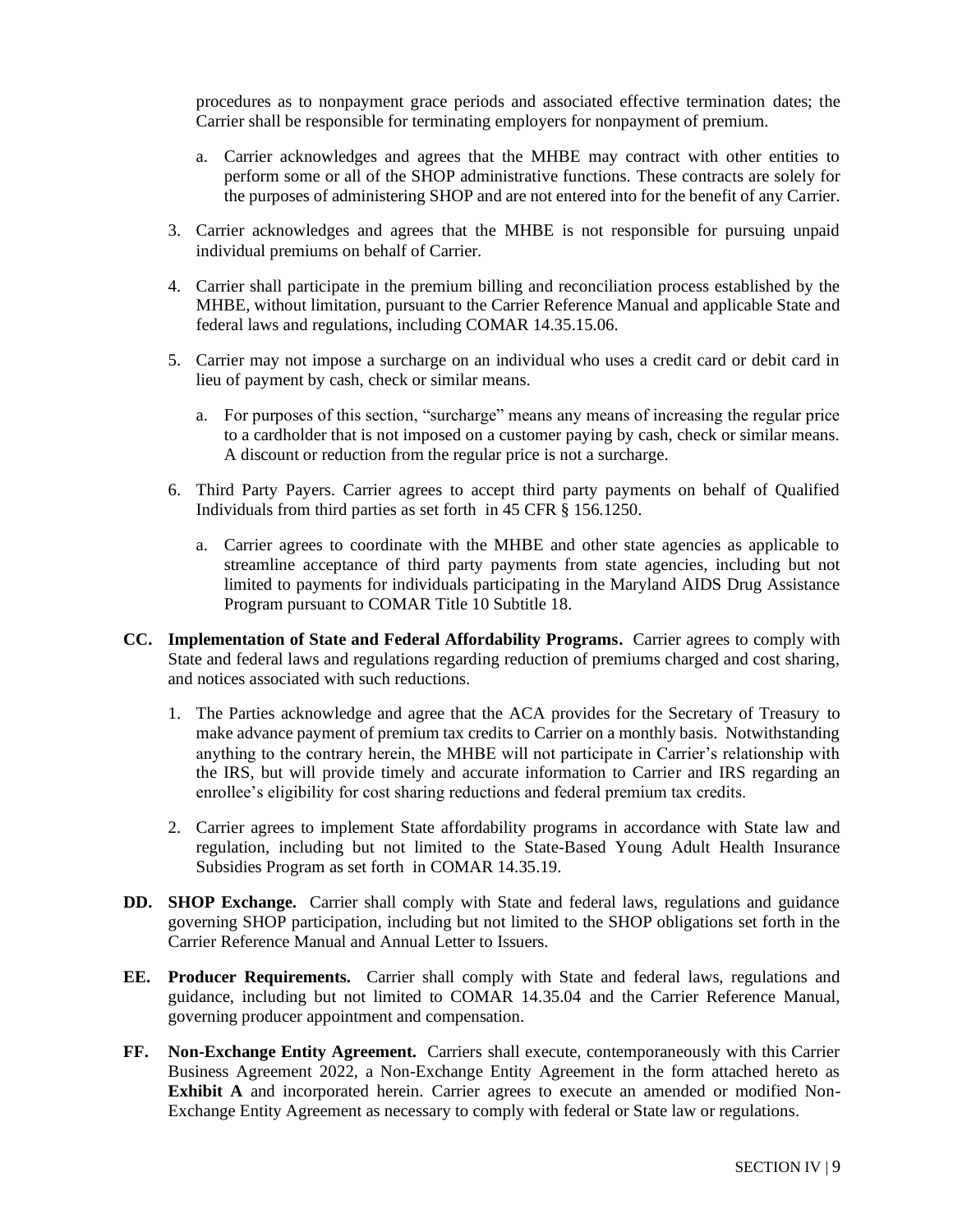**GG. State Reinsurance Program.** Carrier shall comply with all requirements of the State Reinsurance Program, including, but not limited to, State regulations, including COMAR 14.35.17, as well as those in the Carrier Reference Manual, as a condition precedent to participation in the State Reinsurance Program.

# **V. MHBE OBLIGATIONS**

In addition to obligations required under the Affordable Care Act and State law, and its other specific obligations provided elsewhere in this Agreement, the MHBE's obligations, rights, and responsibilities under this Agreement shall be as follows:

- **A. Qualified Plans.** The MHBE will make Qualified Plans available to Qualified Individuals and Qualified Employers through Maryland Health Connection in a manner consistent with State and federal laws and regulations, including COMAR 14.35.16, the Carrier Reference Manual, and the Annual Letter to Issuers. Qualified plans must meet all applicable requirements in State and federal laws and regulations, including but not limited to §1311(d) of the Affordable Care Act and the Maryland Health Benefit Exchange Act.
	- 1. The MHBE shall allow Carrier to offer a Qualified Dental Plan through Maryland Health Connection that provides limited scope dental benefits as provided in the Maryland Health Benefit Exchange Act. Carrier may offer a QP without pediatric dental benefits provided the requirements of Insurance Article §31-115(c), Annotated Code of Maryland, are satisfied.
	- 2. The MHBE may not make available:
		- a. Any health benefit plan that is not a Qualified Health Plan; or
		- b. Any dental plan that is not a Qualified Dental Plan.
- **B. Certification.** The MHBE shall certify health benefit plans submitted by Carrier as Qualified Health Plans if they meet the requirements described in Insurance Article §31-115, Annotated Code of Maryland, the Carrier Reference Manual, the Annual Letter to Issuers, and COMAR 14.35.16, the requirements of 45 CFR Part 156, and any other applicable State and federal laws or regulations.
- **C. Accreditation.** The MHBE requires Accreditation for all participating carriers as described in COMAR 14.35.15.03B(2).
- **D. Recertification.** The MHBE will review Carrier's performance and make recommendations on areas of improvement as described in the Carrier Reference Manual. MHBE shall maintain procedures for the recertification of health benefit plans as Qualified Health Plans, consistent with Maryland State law, the Carrier Reference Manual, the Annual Letter to Issuers, and COMAR 14.35.15.
	- 1. Nothing in this section limits Carrier's right to seek appropriate remedies under State and federal laws and regulations.
- **E. Decertification.** The MHBE may decertify any plan that fails to meet the required certification standards, requirements for recertification or fails to comply with a corrective action plan. MHBE shall maintain procedures for the decertification of health benefit plans as Qualified Health Plans, consistent with State and federal law and regulations, including the Maryland Health Benefit Exchange Act and COMAR 14.35.16.11, as well as the Carrier Reference Manual.
	- 1. Carrier has the right to appeal decertification decisions in the manner developed by the MHBE.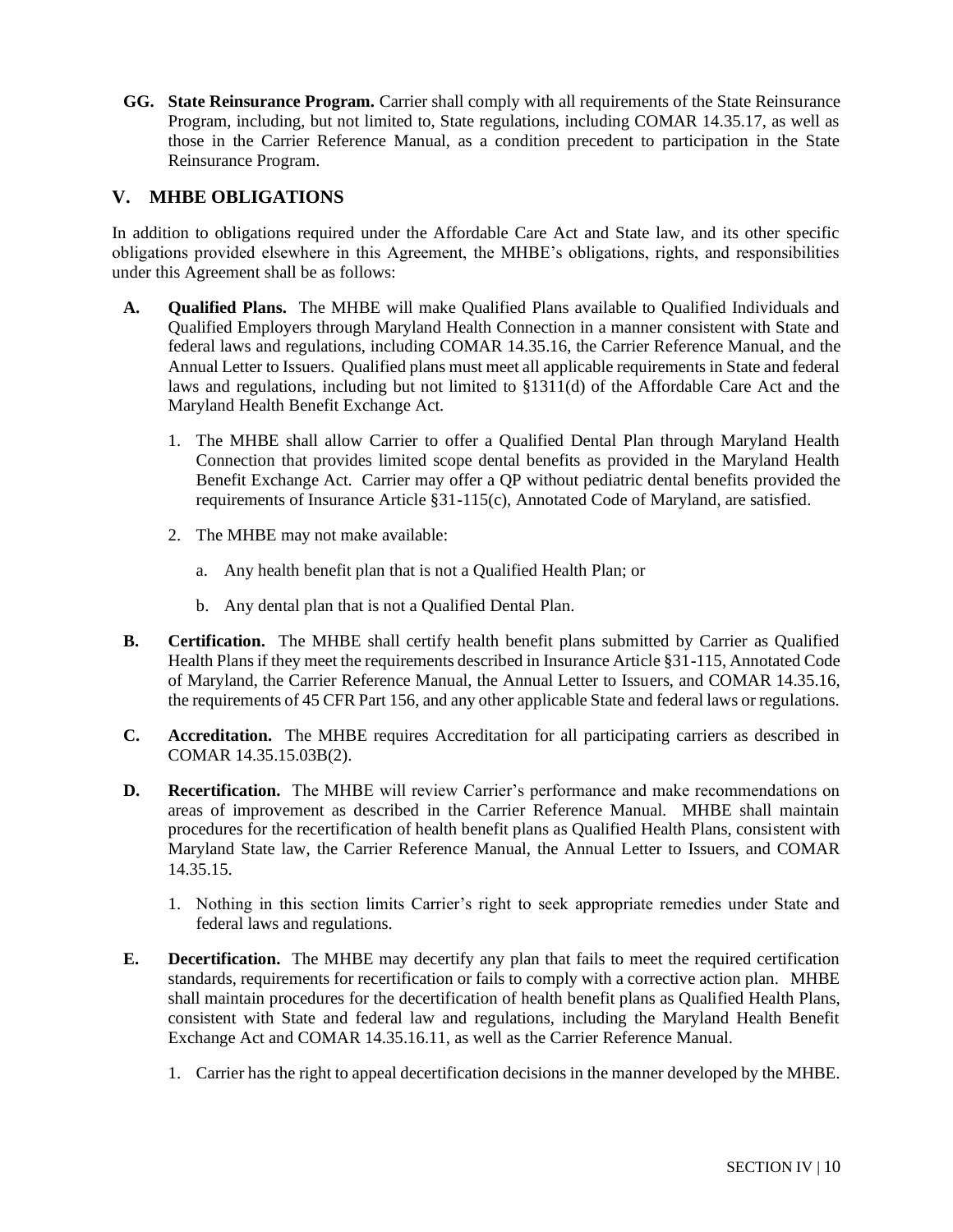- **F.** Privacy and Security. The MHBE agrees to comply with all requirements relating to privacy and security policies set out in applicable State and federal laws and regulations.
- **G. Data Standards.** The MHBE will provide Carrier with details and requirements for submitting and receiving data required in the Carrier Reference Manual.
- **H. Carrier Participation.** Pursuant to Insurance Article Title 31, Annotated Code of Maryland, the MHBE will allow all willing licensed carriers to offer plans for certification through Maryland Health Connection, as long as the carrier meets federal requirements and market participation rules established under State law.
- **I.** Contracts with Other State Agencies and Entities. MHBE reserves the right to delegate certain responsibilities to other State agencies or non-State entities under memoranda of understanding or contractual agreements where permitted by State and federal law.
	- 1. MHBE shall take reasonable steps to ensure that State agencies and other contractors comply with the requirements of applicable State and federal laws and regulations, the Carrier Reference Manual and the MHBE Interim Procedures without any additional costs or obligations to Carrier.
- **J. State Reinsurance Program.** The MHBE shall administer the State Reinsurance Program pursuant to Insurance Article §31-117, Annotated Code of Maryland, COMAR 14.35.07 and any other applicable law or regulation.

# **VI.TERM AND TERMINATION**

**A. Term of Agreement.** This Agreement shall terminate on December 31, 2022 and shall automatically renew for successive one year terms unless: (1) there has been a change in applicable State or federal law that frustrates the purpose of the Agreement or renders it incapable of performance; (2) MHBE amends its Carrier contracting strategy as authorized by Insurance Article §31-110, Annotated Code of Maryland, or (3) the Agreement is otherwise terminated as provided herein.

#### **B. Termination.**

- 1. Nonrenewal by Carrier. To the extent Carrier no longer meets the mandatory participation requirements set forth in the Maryland Insurance Code, Carrier may terminate this Agreement with the MHBE, by giving written notice of non-renewal delivered at least 120 days prior to the expiration of the Initial Term or the then current contract year. Written notice shall be delivered to small employers and individuals consistent with State and federal laws and regulations, including without limitation COMAR 14.35.15.07, and the Carrier Reference Manual.
- 2. Termination for Cause. Either Party may terminate this Agreement upon breach by the other of any material terms or representation in this Agreement, subject to the following notice and cure requirements:
	- a. In the event either Party wishes to terminate this Agreement for cause, that Party shall give the alleged breaching Party 45 days ("Cure Period") prior written notice, which notice shall include a description of the breach. If the alleged breaching Party does not provide a reasonable cure to the breach and within the Cure Period, the terminating Party shall provide the other Party with notice of termination. This Agreement shall then terminate upon receipt of the written notice of termination or such later date or under such circumstances as may be specified in such notice.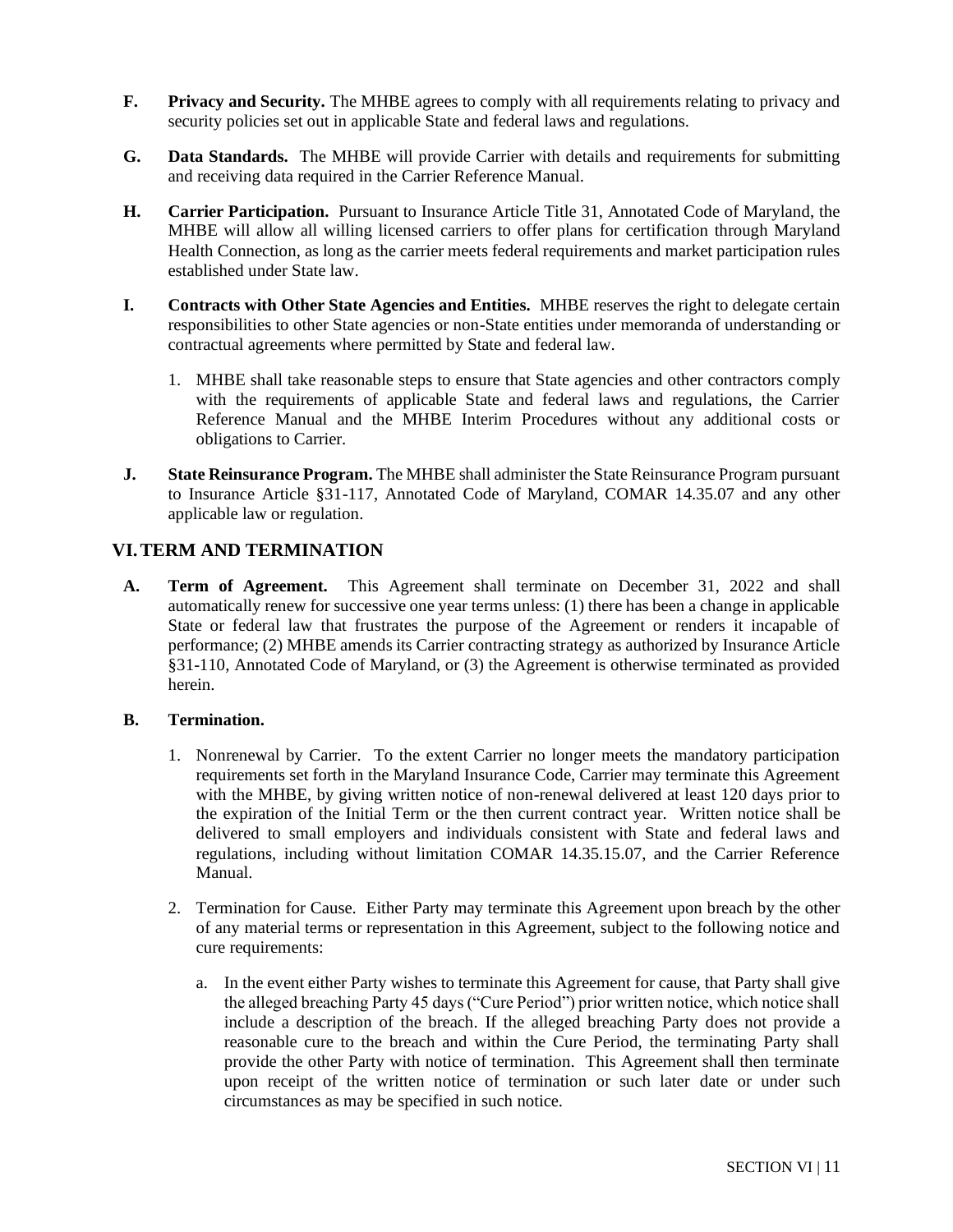- b. In the event the MHBE is the terminating Party, following the Cure Period, it may cease marketing Carrier's Qualified Plans, discontinue new enrollments, notify existing Covered Persons and small groups that the arrangement with Carrier is terminating, and arrange for appropriate transition of Covered Persons and small groups in accordance with MIA and MHBE requirements, consistent with State and federal laws and regulations. This Agreement shall not be terminated until the Cure Period expires, and notice shall not be sent to Covered Persons unless and until the Cure Period has expired without resolution of the matter.
	- i. MHBE reserves the right to suspend marketing and new enrollments, and notify Covered Persons and small groups of termination prior to the end of the Cure Period if the matter could cause harm to consumers.
- c. Notwithstanding anything to the contrary herein, Carriers terminating for cause remain subject to the mandatory Maryland Health Connection participation requirements set forth in §§15-1204.1 and 15-1303 of the Insurance Article, Maryland Annotated Code.
- 3. Termination Upon Certain Events. The MHBE may, by giving written notice to the Carrier, terminate this Agreement immediately upon the occurrence of any of the events below:
	- a. Carrier's license or Accreditation required to be maintained in order to carry out its obligations under this Agreement expired or are suspended, revoked or restricted so as to prevent Carrier from legally fulfilling its obligations under the Agreement.
- 4. Non-Availability of Funding. If the General Assembly fails to appropriate funds or if funds are not otherwise made available for the continued performance for any fiscal period of the MHBE operations, this Agreement shall be canceled automatically as of the beginning of the fiscal year for which funds were not appropriated or otherwise made available; provided, however, that this will not affect either the MHBE's rights or the Carrier's rights under any termination clause in this Agreement. The effect of termination of the Agreement hereunder will be to discharge both the Carrier and the MHBE from future performance of the Agreement, but not from their rights and obligations existing at the time of termination. The MHBE shall notify the Carrier as soon as it has knowledge that funds may not be available for the continuation of this Agreement for each succeeding fiscal period beyond the first.
- **C. Upon Termination of This Agreement.** In the event of non-renewal or other termination of this Agreement, Carrier agrees to comply with State and federal laws and regulations, Carrier Reference Manual and MHBE Interim Procedures addressing transition of Covered Persons and small groups.

# **VII. ADDITIONAL TERMS AND CONDITIONS**

#### **A. Amendments**.

- 1. The Parties agree to negotiate in good faith to cure any omissions, ambiguities, or manifest errors herein.
- 2. The Parties agree and acknowledge that this Agreement shall be interpreted in a way that allows MHBE to ensure its compliance with any existing or newly enacted laws and/or regulations, or with any applicable order of any State or federal agency or court. Any such law, regulation or applicable order shall be effective for the purposes of this Agreement as of the date the law, regulation or order becomes or became effective. All references in this Agreement to State and federal law or regulation shall mean the State or federal law or regulation as the same may be amended from time to time.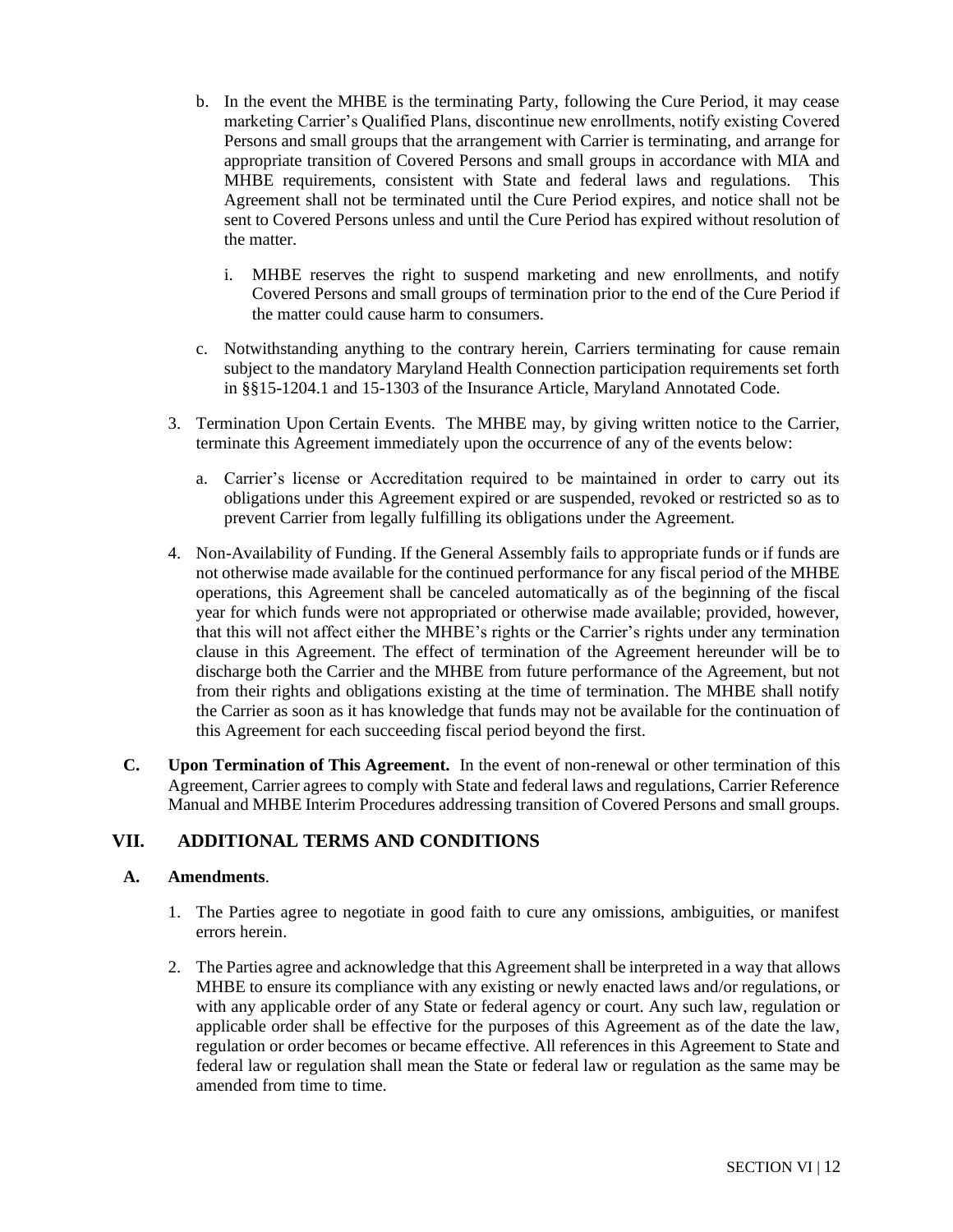- 3. Any other amendment to this Agreement requires mutual consent of both Parties, in the form of a written amendment, signed by both Parties, and attached hereto.
- 4. Notwithstanding anything to the contrary herein, the Parties acknowledge and agree that the MHBE may amend its regulations or revise its policies and procedures as set forth in the Carrier Reference Manual, and the Annual Letter to Issuers, and Carrier agrees to comply with any such revisions. Such amendments or revisions shall include notice and comment periods.
- 5. The carrier contracting strategy described in the Maryland Health Benefit Exchange Act will be reassessed and may be modified to address evolving market conditions consistent with State and federal laws and regulations.
- **B. Adequate Assurances.** If the MHBE is aware of facts or circumstances that it reasonably believes would cause Carrier not to be willing or able to perform its obligations under this Agreement, the MHBE may request, and Carrier shall provide within a reasonably prompt period of time, in light of the circumstances, after receipt of a request, adequate assurances, acceptable to the MHBE in its reasonable discretion, of Carrier's continuing ability and willingness to perform its obligations, or such portion thereof, as required by this Agreement.
- **C. Material Subcontractors.** Carrier's Material Subcontractors providing services associated with this Agreement shall be subject to the same terms and conditions as the Carrier, as applicable. Carrier shall remain fully responsible for meeting all the terms and conditions of this Agreement regardless of whether Carrier subcontracts for performance of any responsibilities under this Agreement.
	- 1. For purposes of this Agreement, "Material Subcontractor" means a third party with which Carrier contracts to perform a function required by the Agreement to be performed by the Carrier.
	- 2. Carrier shall provide prior written notice to the MHBE of any Material Subcontracting arrangement.
- **D. Independent Contractors.** The Parties intend to create an independent contractor relationship and nothing contained in this Agreement shall be construed to make either the MHBE or Carrier partners, joint ventures, principals, agents or employees of the other. No officer, director, employee, agent, affiliate or contractor retained by Carrier to perform work related to this Agreement will be deemed to be an employee, agent or contractor of the MHBE. Neither Party will have any right, power or authority, express or implied, to bind the other.
- **E. Limitation on Liability.** The MHBE shall have no liability or responsibility for Carrier's provision or arrangement of, or failure to provide or arrange for, any health care services, supplies, medications, or facilities to Covered Persons under this Agreement.
- **F. Counterparts.** This Agreement may be executed simultaneously in two or more counterparts, each of which will be deemed an original, and all of which together will constitute one and the same instrument.
- **G. Entire Contract.** This Agreement constitutes the entire agreement of the Parties with respect to the subject matter hereof including all Schedules, Appendices, Exhibits, Attachments, the Carrier Reference Manual, the Annual Letter to Issuers, and amendments hereto, and supersedes all prior agreements, representations, negotiations, and undertakings not set forth or incorporated herein. The terms of this Agreement shall prevail notwithstanding any variances with the terms and conditions of any written or verbal communication subsequently occurring, except as otherwise provided herein.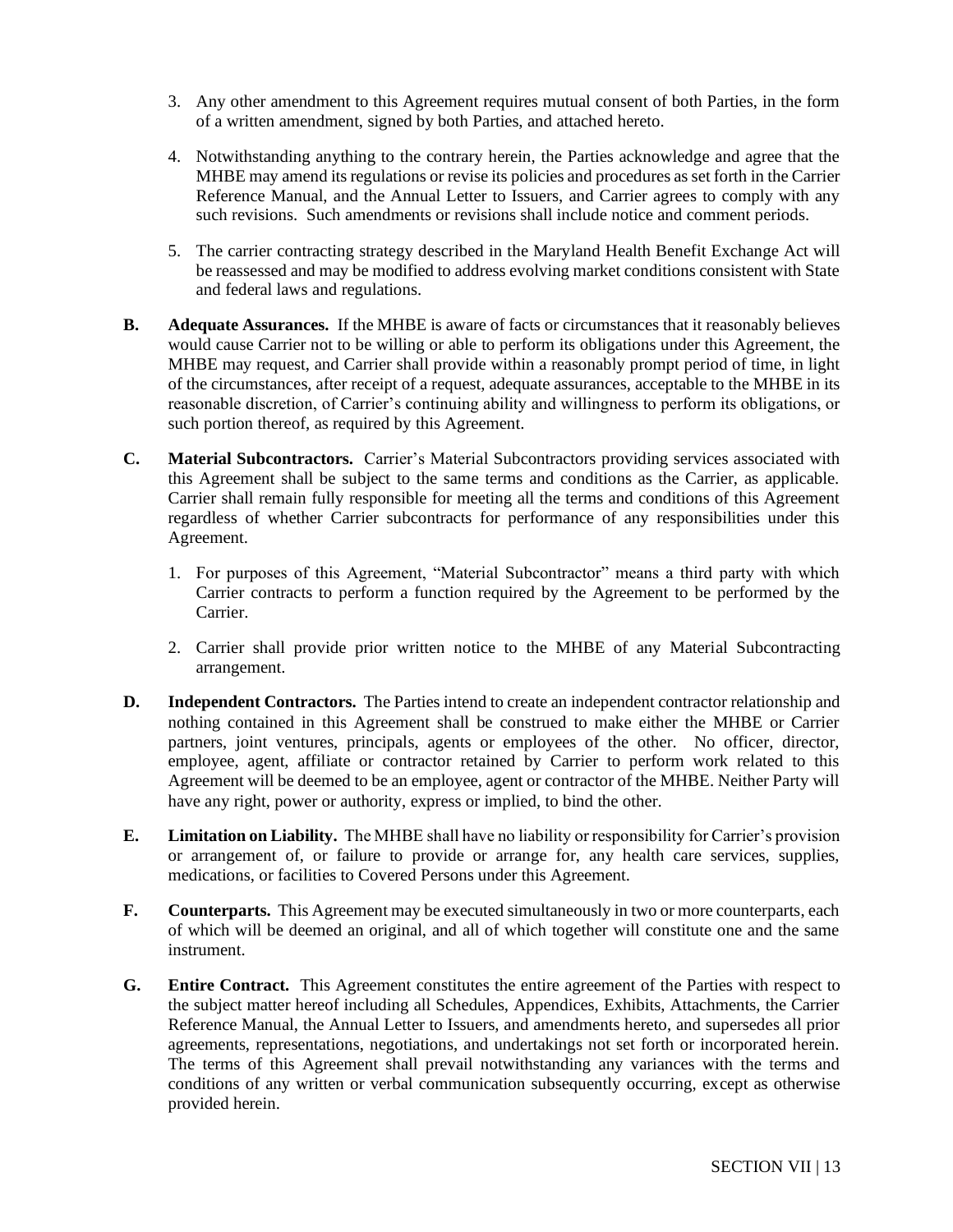- **H. No Third Party Enforcement.** No person not executing this Agreement shall be entitled to enforce this Agreement against a Party hereto regarding such Party's obligations under this Agreement. Notwithstanding the foregoing, nothing herein is intended to affect enforcement rights existing under State and/or federal law, including but not limited to regulatory enforcement and/or private rights of action.
- **I. Existing Rights and Authority.** No provision of this Agreement shall affect existing authority of other State agencies, nor any individual rights related to a cause of action against a State agency.
- **J. Effect of Invalidity of Clauses.** If any clause or provision of this Agreement is in conflict with any State or federal law or regulation, that clause or provision shall be null and void and any such invalidity shall not affect the validity of the remainder of this Agreement.
- **K. Waiver.** The waiver by either Party of any part of this Agreement or of a breach or violation of any provision of this Agreement shall not operate as or be construed to be a waiver in any other respect, to any other extent, or at any other time.
- **L. Corrective Action Plan.** At any point during this Agreement, if the MHBE identifies, in its sole judgment, any deficiency related to plan certification requirements, the MHBE will engage with Carrier to develop a commercially feasible corrective action plan to correct such deficiency. Carrier shall submit any such corrective action plan to the MHBE and shall within three days of any written request, commence to implement such corrective action plan only as approved or modified by the MHBE.

## **M. Contract Officers**.

- 1. The MHBE designates the Executive Director of the MHBE as its Contract Officer, who may appoint a designee. She or her designee shall be authorized and empowered to represent the MHBE with respect to all matters relating to the Agreement. Such designation may be changed during the period of this Agreement only by written notice.
- 2. Carrier designates \_\_\_\_\_\_\_\_\_\_\_\_\_\_\_\_\_\_\_\_\_\_\_\_\_\_\_\_\_\_\_\_\_\_\_\_ [individual authorized to enter into binding agreement on behalf of Carrier] as its Contract Officer. S/he or his/her designee shall be authorized and empowered to represent Carrier with respect to all matters relating to the Agreement. Such designation may be changed during the period of this Agreement only by written notice to the MHBE.
- **N. Venue.** Suits or proceedings under this Agreement must be initiated in the State of Maryland Circuit Court for Baltimore City. Service will be in accordance with State or federal law as applicable.
- **O. Maryland Law.** Except as otherwise noted, this Agreement shall be construed, interpreted and enforced according to the laws of the State of Maryland.
- **P. Notice.** Notices to the Parties as to any matter under this Agreement will be sufficient if given in writing and sent by certified mail (return receipt **requested**), postage prepaid, or delivered in hand or by an overnight delivery service with acknowledgment of receipt:

To the MHBE: Michele Eberle, Executive Director, Maryland Health Benefit Exchange, 750 E. Pratt St., 6<sup>th</sup> Floor, Baltimore, 21202.

\_\_\_\_\_\_\_\_\_\_\_\_\_\_\_\_\_\_\_\_\_\_\_\_\_\_\_\_\_\_\_\_\_\_\_\_\_\_\_\_\_\_\_\_\_\_\_\_\_\_\_\_\_\_\_\_\_\_\_\_\_\_\_\_\_\_\_\_\_\_\_\_\_\_\_\_\_\_

To the Carrier:

[Carrier to write in notice party name and address here]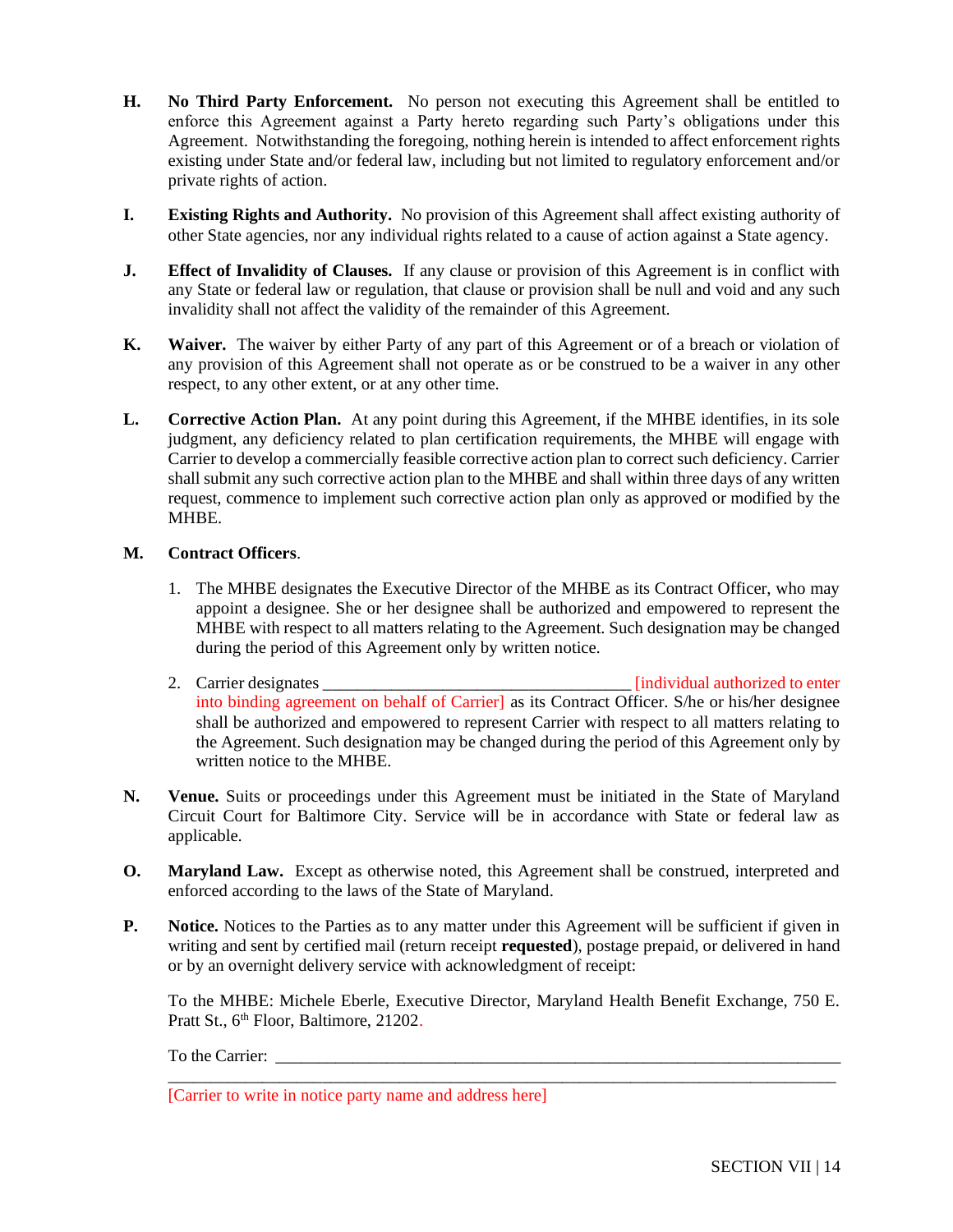**Q. Severability.** In the event that any provision of this Agreement or the applicability thereof to any person or circumstance is held invalid by competent judiciary or regulatory authority, it shall not affect the validity or enforceability of any other provision of this Agreement. In the event a provision of this Agreement is severed by a judiciary or regulatory authority, the Parties will negotiate in good faith an amendment to this Agreement that addresses the consequences of any such severance

## **R. Confidentiality**.

- 1. Except where superseded by State or federal transparency requirements, the Parties agree (1) to keep all non-public information arising from or related to this Agreement confidential (Confidential Information); (2) to hold all Confidential Information related to this Agreement in confidence to the same extent and with at least the same degree of care as the Party protects its own confidential or proprietary information of like kind and import, but in no event using less than a reasonable degree of care.
- 2. Notwithstanding the foregoing, (1) Carrier acknowledges and agrees that the MHBE is subject to laws that may compel the MHBE to disclose information, such as the Maryland Public Information Act; and (2) the Parties shall be permitted to disclose relevant aspects of Confidential Information to their officers, agents, and subcontractors only to the extent such disclosure is reasonably necessary for the performance of their duties and obligations under this Agreement and such disclosure is not prohibited by applicable law. For the avoidance of doubt, to the extent this provision conflicts with any provision of the Non-Exchange Entity Agreement between MHBE and the Carrier, the Non-Exchange Entity Agreement shall prevail as to the Carrier obligations with respect to confidentiality and privacy.
- **S. Use of Party Names and Logos.** Each Party's use of the other Party's trademarks, brand names, seals, logos and similar instruments, including those marks licensed by the Party, shall be subject to prior review and approval by the other Party, provided, however, that such approval shall not be unreasonably denied. Carrier and the MHBE agree to work cooperatively to develop mutually agreeable guidelines for said review and approval.

[Signatures next page(s)]